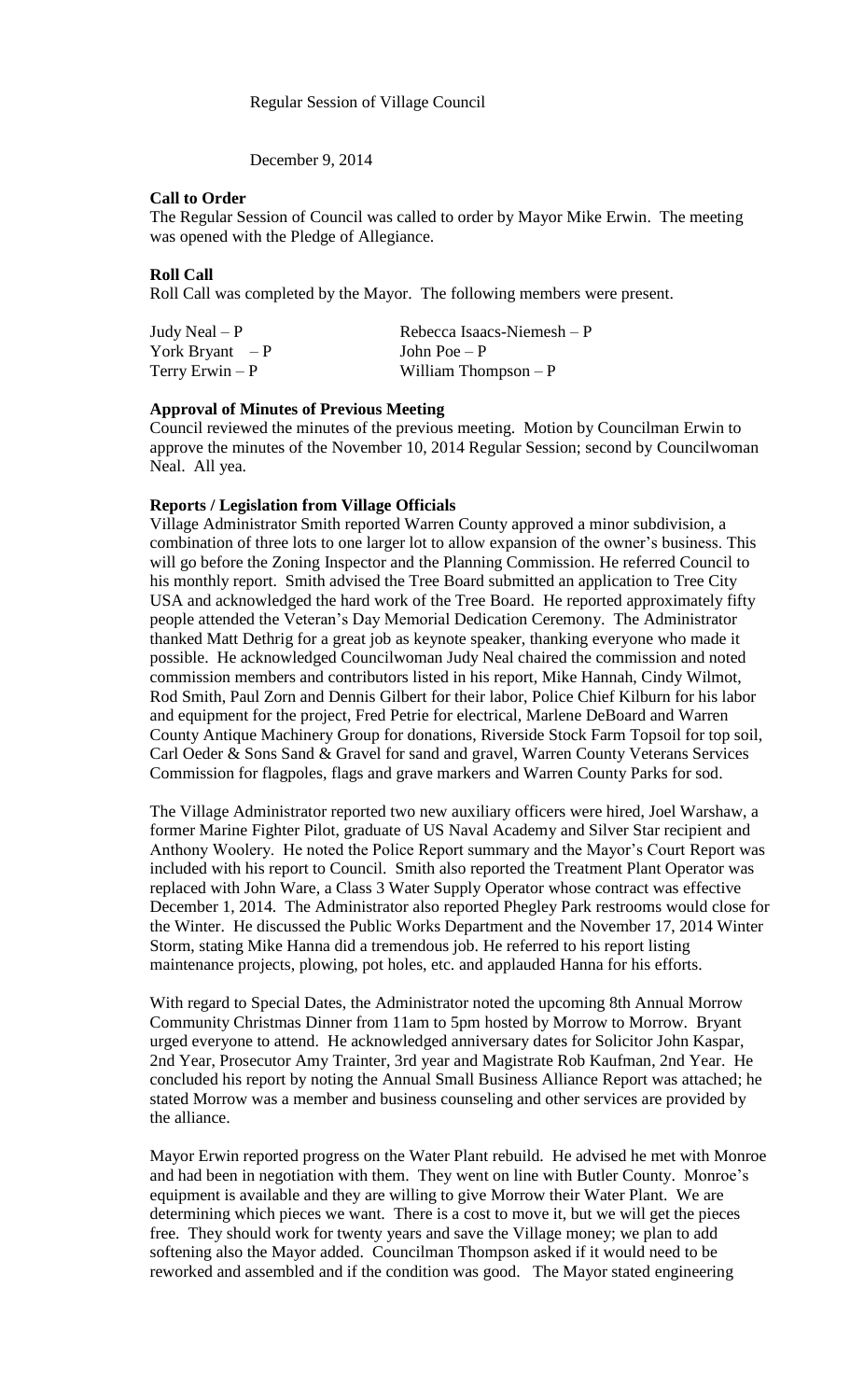December 9, 2014

firm was looking into it. Mayor Erwin stated he will present a financial plan for the plant in the near future.

Chief Heath Kilburn recognized Auxiliary Officer Mark Kauffman for his participation in *Shop with a Cop.* The Mayor reiterated Kauffman was a good guy, always willing to help. Kaspar stated Executive Session would be needed. Neal reported seventy-five pavers were ordered for the Veteran's Memorial Park and acknowledged she was pleased with the good turnout. She thanked Parks Board for Christmas on Main and the Historic Society for providing the plug-ins for Veterans Memorial. Neal stated she was looking forward to Memorial Day. Bryant asked for clarification on the purchase of individual brick pavers. Neal responded. Police Chief Kilburn thanked Bryant for the question because many people inquired. The Mayor also thanked Kilburn for getting the poles up at the Veterans Memorial; he stated he was impressed with them. Kilburn stated he was honored to do so.

#### **Ordinances/Resolutions**

Fiscal Officer Kathie Koehler distributed one Schuerer Trust Fund application for review. The Mayor stated the Appropriations Budget needed to be tweaked; another meeting would be held during the month. Koehler requested a Resolution to increase line 725 for Sick Leave to 138 hours. Thompson asked for clarification. She stated due to her retirement, one fourth of the unused hours were calculated to be paid upon retirement. She also stated an increase for \$7500 was needed for reimbursement for the shed that was demolished. Bryant asked who was being reimbursed. Administrator Smith stated in May of 2013, four properties were to be torn down. Three were condemned on Main Street. The smallest of the three houses on Main had a shed. The shed was torn down because of space needed by the contractor doing the work. Isaacs-Niemesh questioned the price for the shed. The Mayor stated they sued for \$25,000 but Ohio Public Works Entity attorney negotiated it down to \$7,500; the attorney stated it was cheaper to settle than to litigate. The Mayor referenced another property situation, the Doughman's. Smith stated it was Liability Insurer. Isaacs-Niemesh asked if we had permission to tear down the shed. Administrator Smith stated we had permission to tear down all three properties. Solicitor Kaspar stated we should continue the discussion in Executive Session. Bryant stated he didn't want to pay that amount. Kathie Koehler advised Lake Road, not Prospect Road should have been listed on the printed information provided for the next line item. She asked Council to change the line number to 2011 610 for \$300, not \$500 increase for water meter installation. Koehler also requested a water increase in Contractual for \$2250, decreasing supplies by \$2250 for Jones Warner Engineering. Kaspar read the proposed Resolution.

Motion by Erwin to suspend the rules and waive three readings of Resolution #18-14; second by Neal. Four yea and 2 nay by Bryant and Isaacs-Niemesh. Motion by Erwin to adopt Resolution #18-14, approving miscellaneous adjustments in appropriations as listed; second by Neal. Four yea and two nay by Bryant and Isaacs-Niemesh. Motion carried.

Administrator Smith requested a Resolution for the River Corridor Pavement Rehabilitation Project, a Community Development Block Grant. The Mayor explained logistics, the two streets in the area and why they were chosen for the Resolution. Councilman Poe discussed Blackhawk Road stating the berm was gone and area was in bad shape. The Mayor concurred, advising it would be done later.

Motion by Poe to suspend the rules and waive three readings of Resolution #16-14; second by Bryant. All yea. Motion by Poe to adopt Resolution #16-14, approving CDBG Grant application and execution of subsequent agreement for River Corridor Pavement Rehabilitation Project; second by Bryant. All yea. Motion carried.

### **Approval of Disbursements**

Revenue statistics by Fund Summary, bank reconciliations and disbursements were provided to Council. Isaacs-Niemesh asked if all expenditures were listed. Koehler responded yes.

Motion by Neal to pay the bills; second by Erwin. All yea.